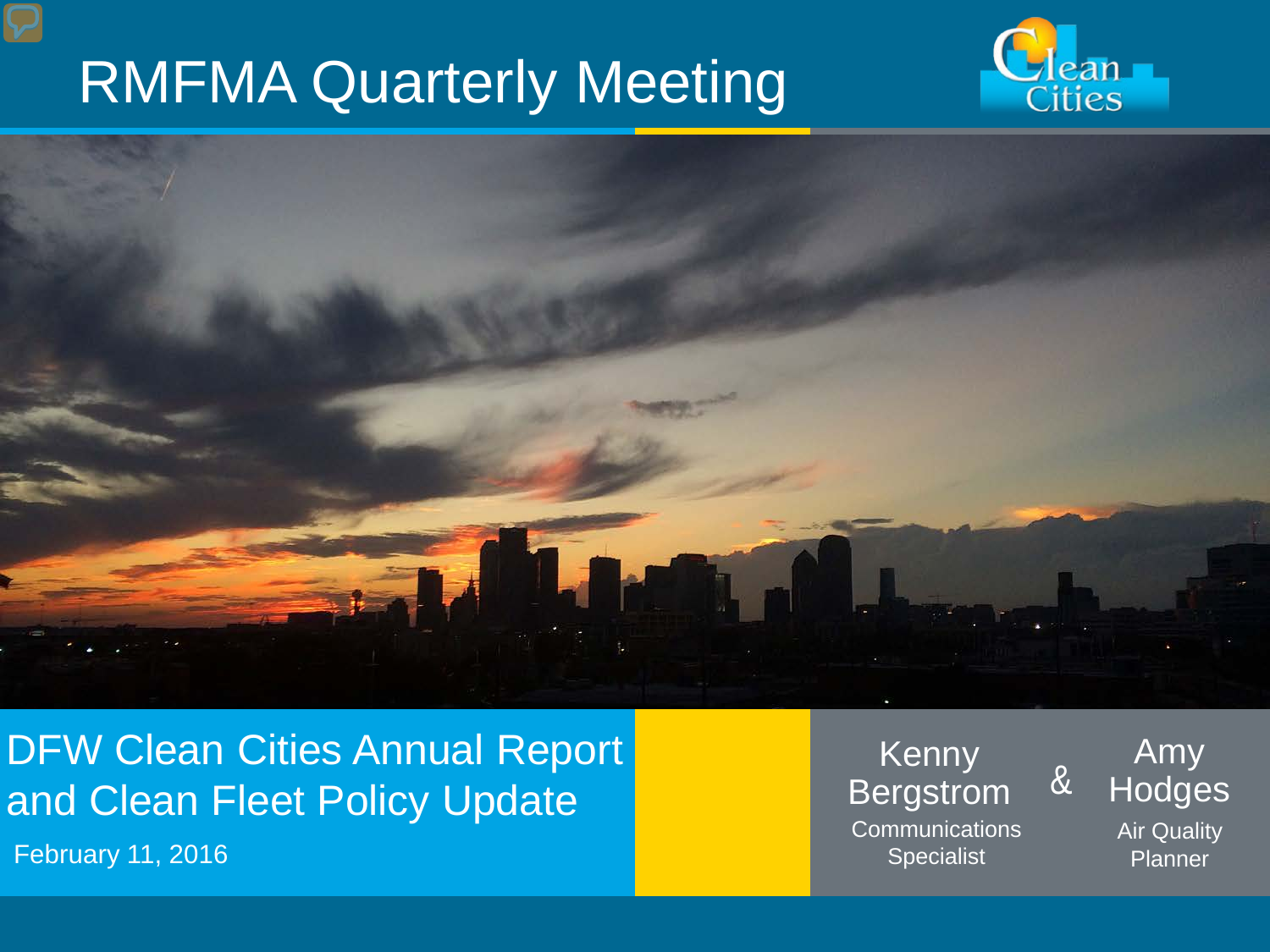### DFW Clean Cities Annual Report

- **Collected every year and sent to the Department of Energy (DOE)**
- **DOE goal to save 2.5 billion gallons of petroleum per year by 2020**
- **DFWCC goal to increase petroleum reduction by 15 percent every year**
- **Combined effort with Clean Fleet Policy**







C Q Searc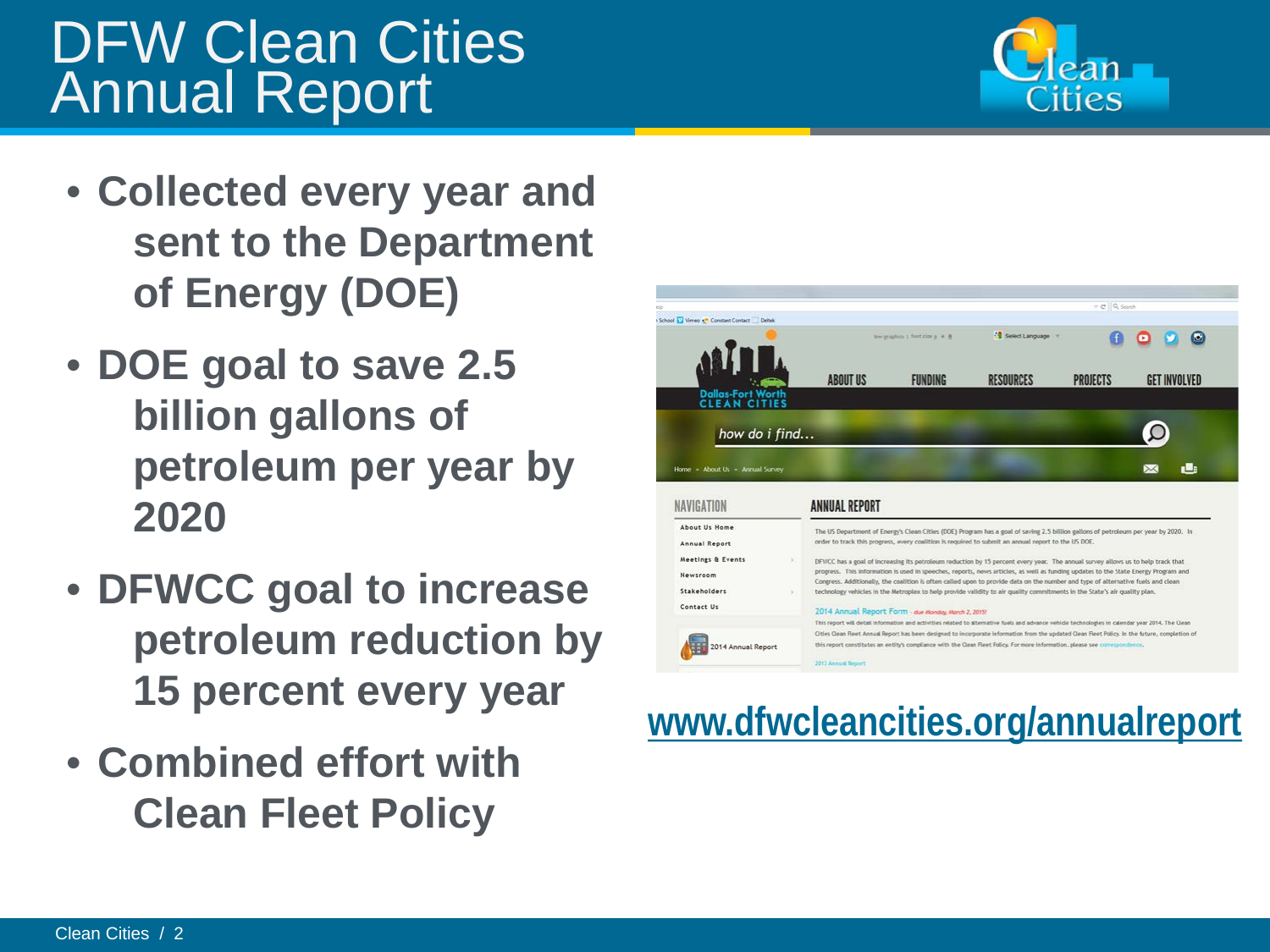### DFW Clean Cities 2014 Annual Report Results



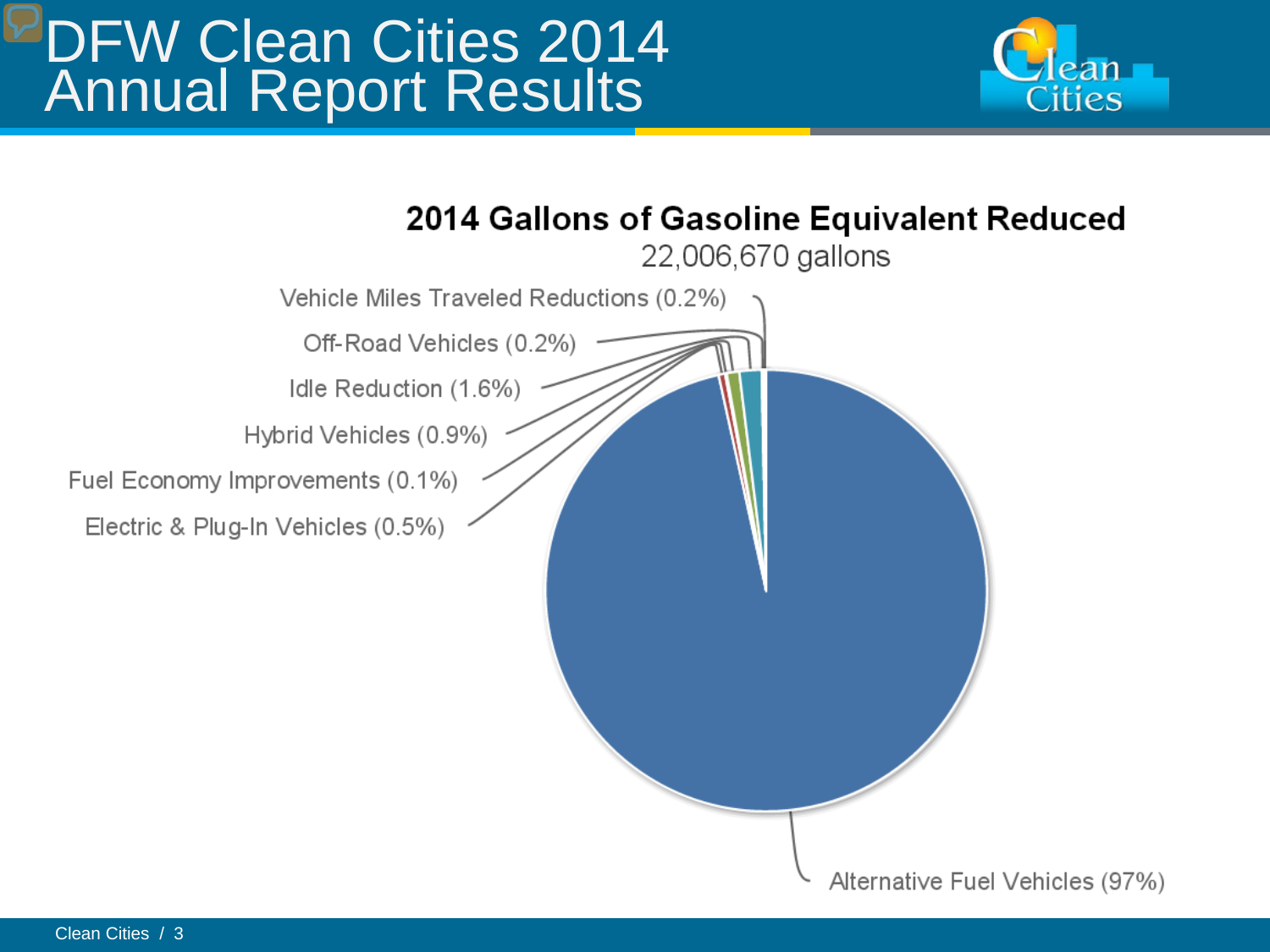### DFW Clean Cities 2014 Annual Report Results



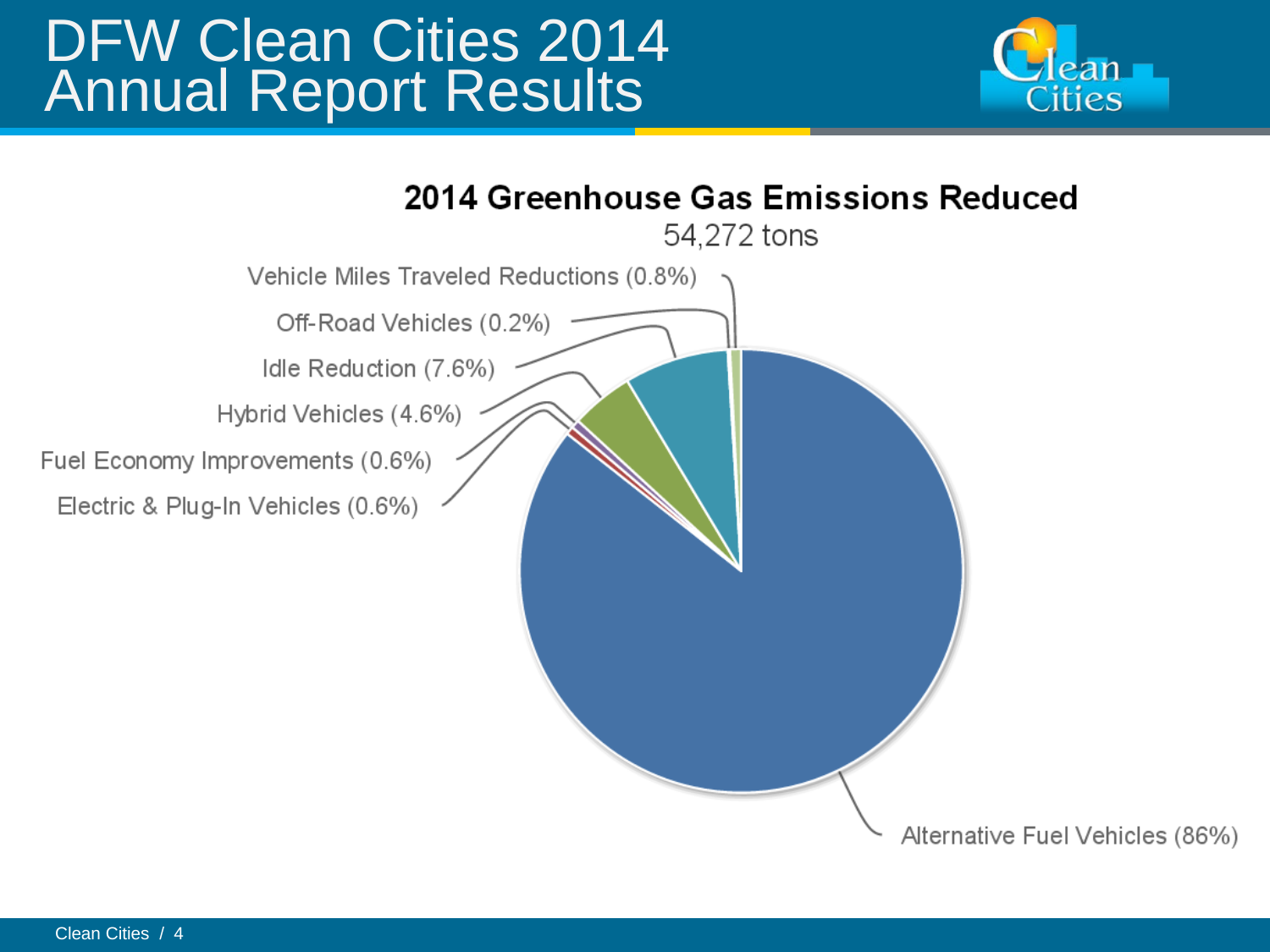

**A Policy to be Adopted by Fleet Operators in the 10-County Ozone Nonattainment Area**

**Goals:**

**Reduce Emissions from Fleet Activities**

**Reduce Overall Fuel Consumption, Particularly Use of Conventional Petroleum Fuels**

**Partner with NCTCOG and DFW Clean Cities**

**Ensure Drivers/Operators and Fleet Personnel are Familiar With Air Quality and Petroleum Reduction Goals**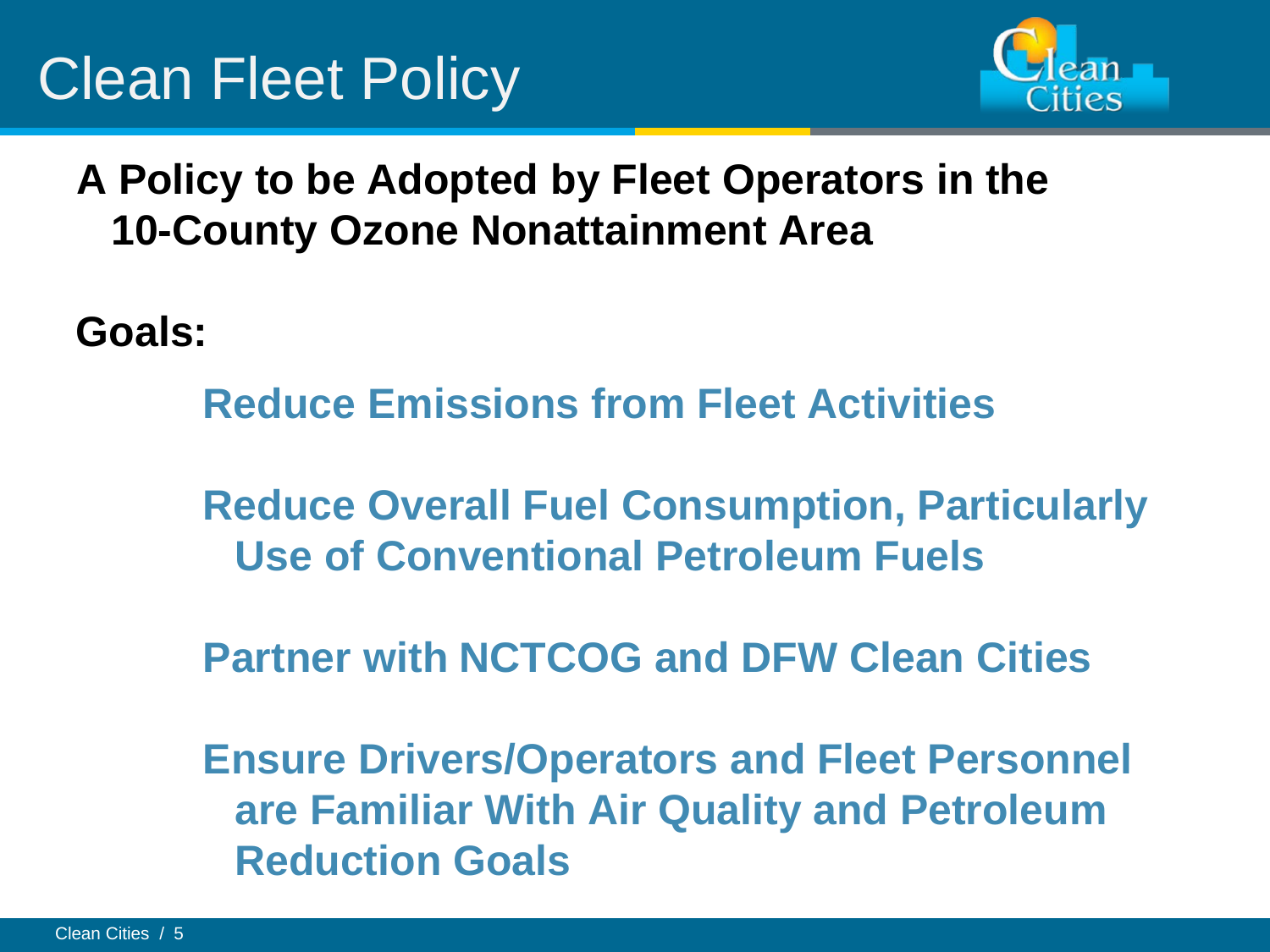

#### **Adopt Revised Clean Fleet Policy Re-adopt Revised Policy if Adoptee of Old Policy Submit Your Policy to NCTCOG**

#### **Complete Clean Fleet Policy Reporting Required at the End of Each Calendar Year**

**Submit Idle Reduction Policy/SOP to NCTCOG**

**Become a Dallas-Fort Worth Clean Cities (DFWCC) Coalition Stakeholder [dfwcleancities.org/about/stakeholders/join.asp](http://www.dfwcleancities.org/about/stakeholders/join.asp)**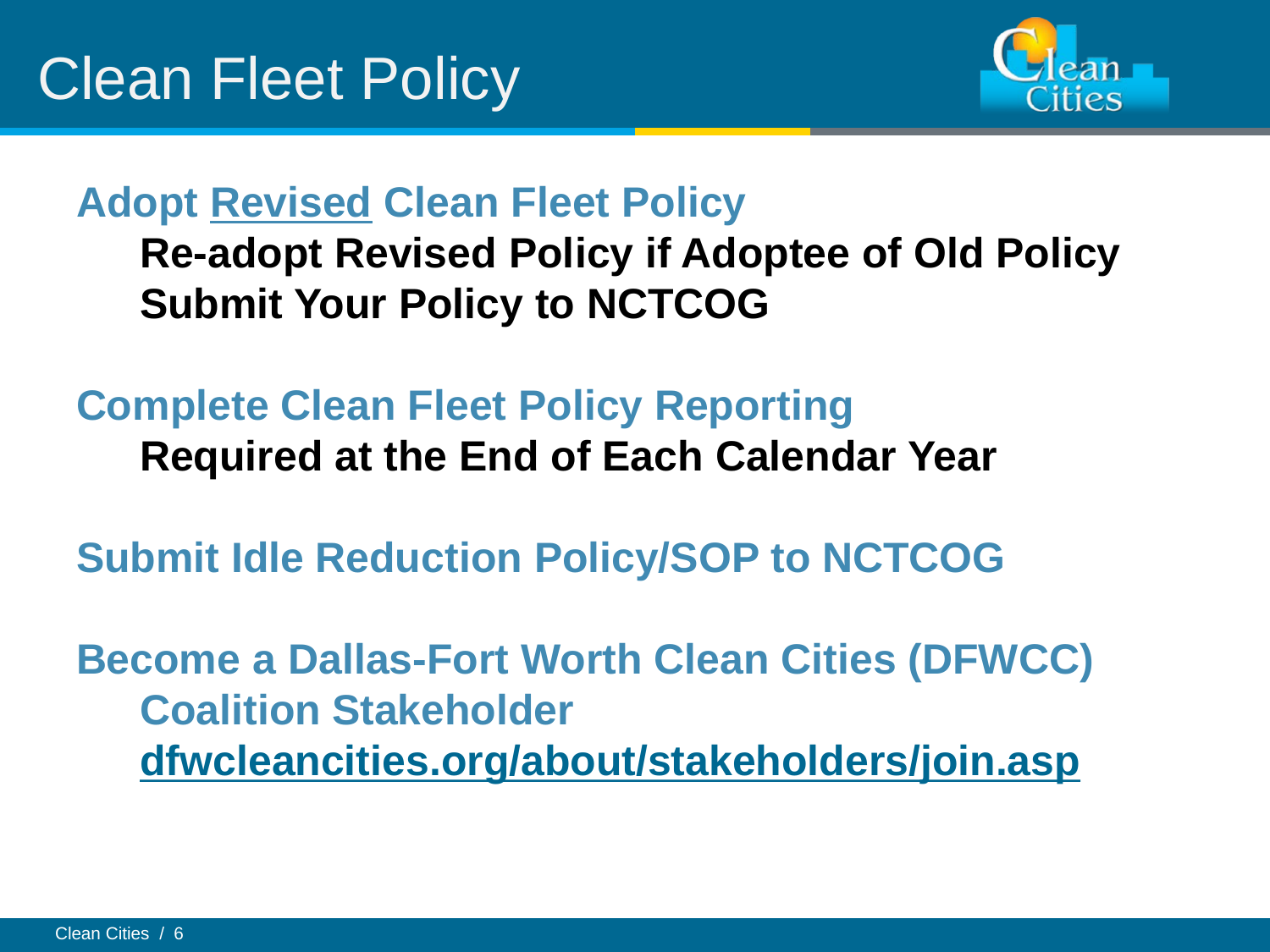

#### **Resources to Facilitate Adoption and Implementation**

**Clean Fleet Policy Template**

**Clean Fleet Policy Guidance**

**[www.nctcog.org/fleetpolicy](http://www.nctcog.org/fleetpolicy)**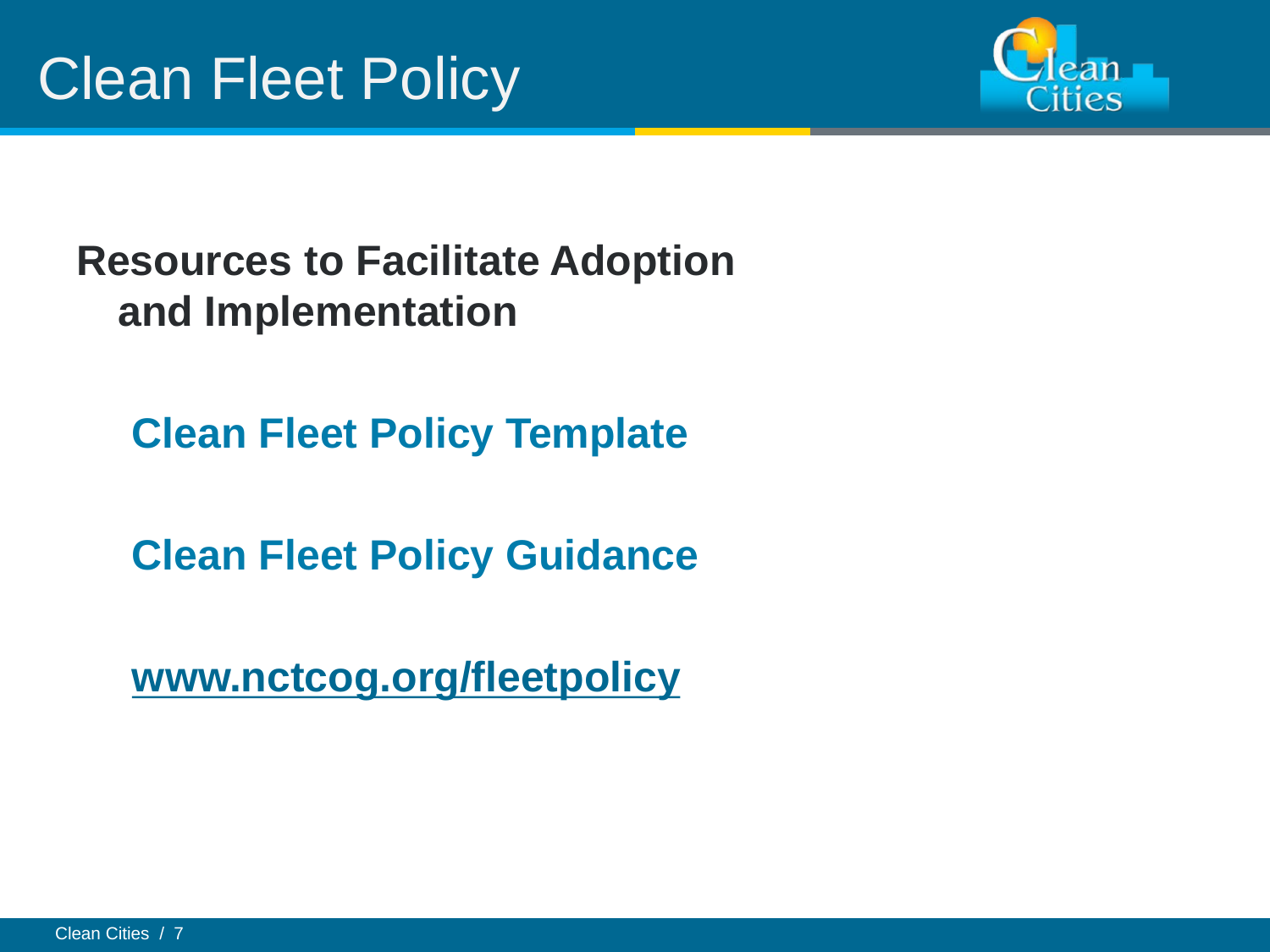# Clean Fleet Policy



### **RTC Funding Eligibility**

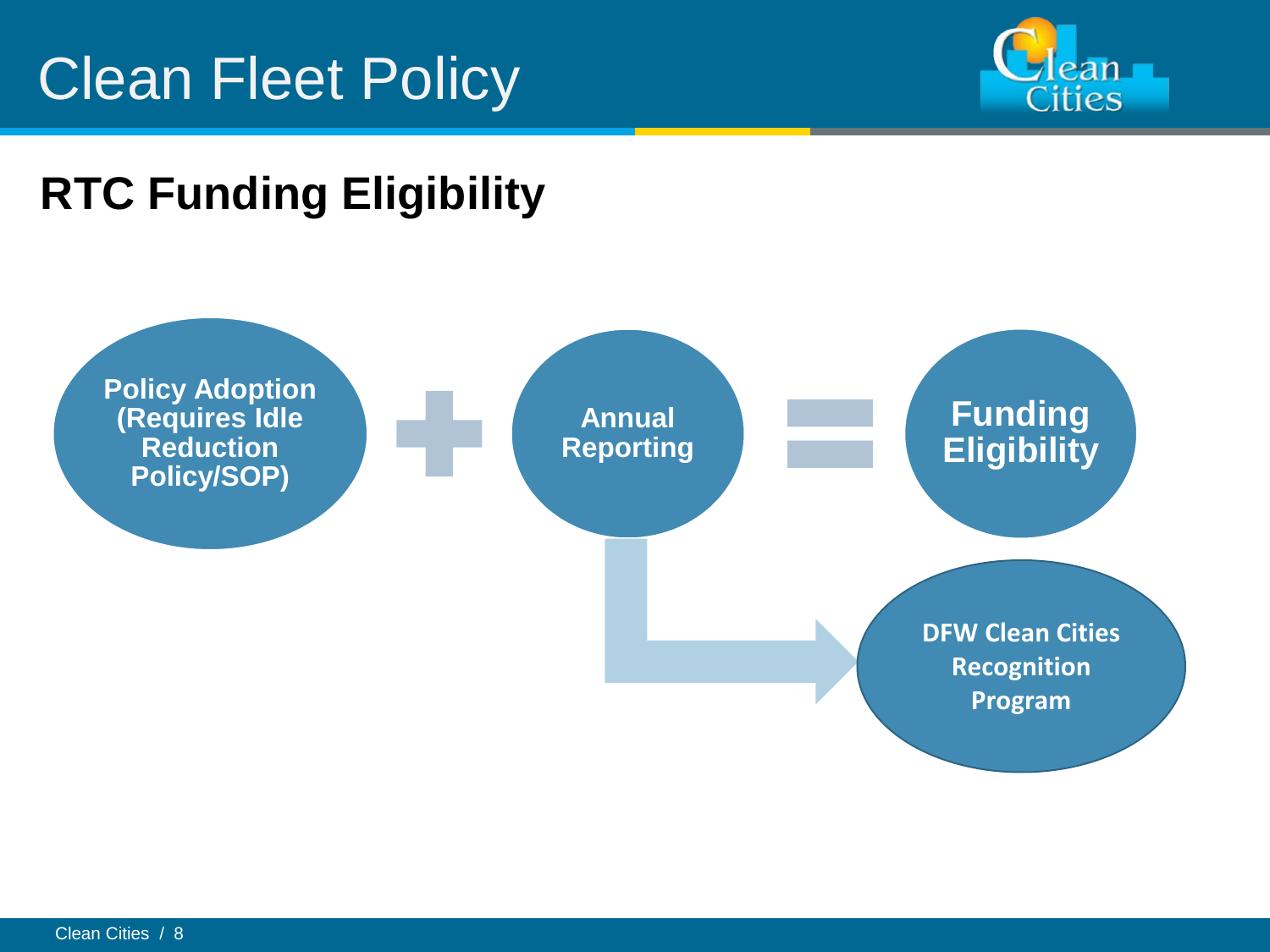

### **Adopting Municipalities**

| Addison*           | <b>Farmers Branch*</b> | <b>North Richland Hills*</b> |
|--------------------|------------------------|------------------------------|
| Allen <sup>*</sup> | <b>Flower Mound*</b>   | Richardson*                  |
| <b>Aubrey</b>      | <b>Haltom City*</b>    | <b>Richland Hills*</b>       |
| Benbrook*          | Irving*                | Rockwall*                    |
| Carrollton*        | Kaufman*               | Sachse*                      |
| Dallas*            | Krum                   | <b>Springtown</b>            |
| Denton*            | Lancaster*             | Terrell*                     |
| DeSoto*            | Lewisville*            | Watauga*                     |
| Euless*            | McKinney*              | Wylie*                       |

**November 2015**

**\*Also adopted policy as recommended by RTC in October 2005**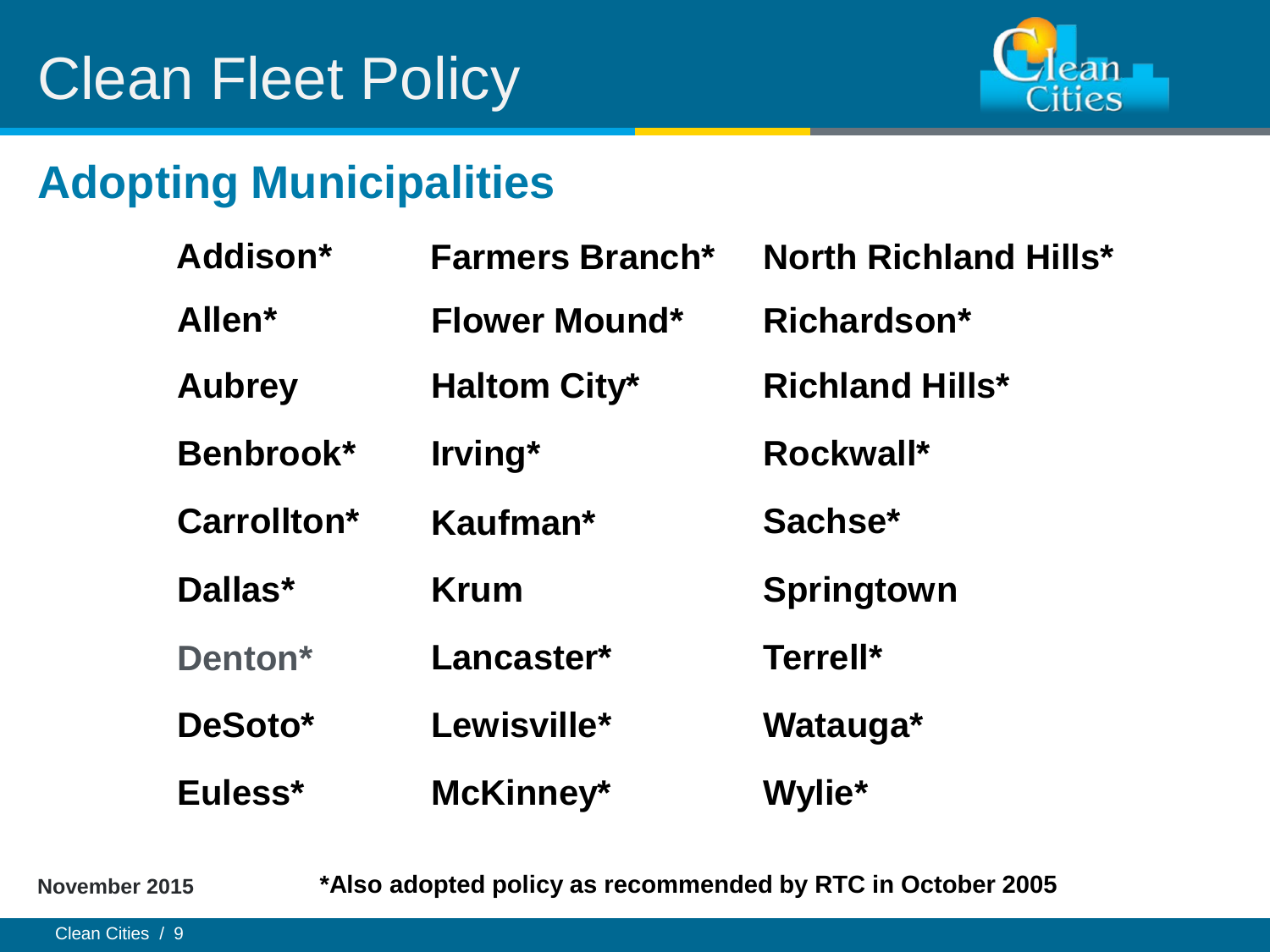

#### **Adopting School Districts**

| <b>Allen ISD*</b> | <b>Denton ISD*</b> |
|-------------------|--------------------|
|                   |                    |

**Birdville ISD\* Garland ISD\***

**Chico ISD\* Lipan ISD\***

**Dallas ISD Prosper ISD\***

**November 2015**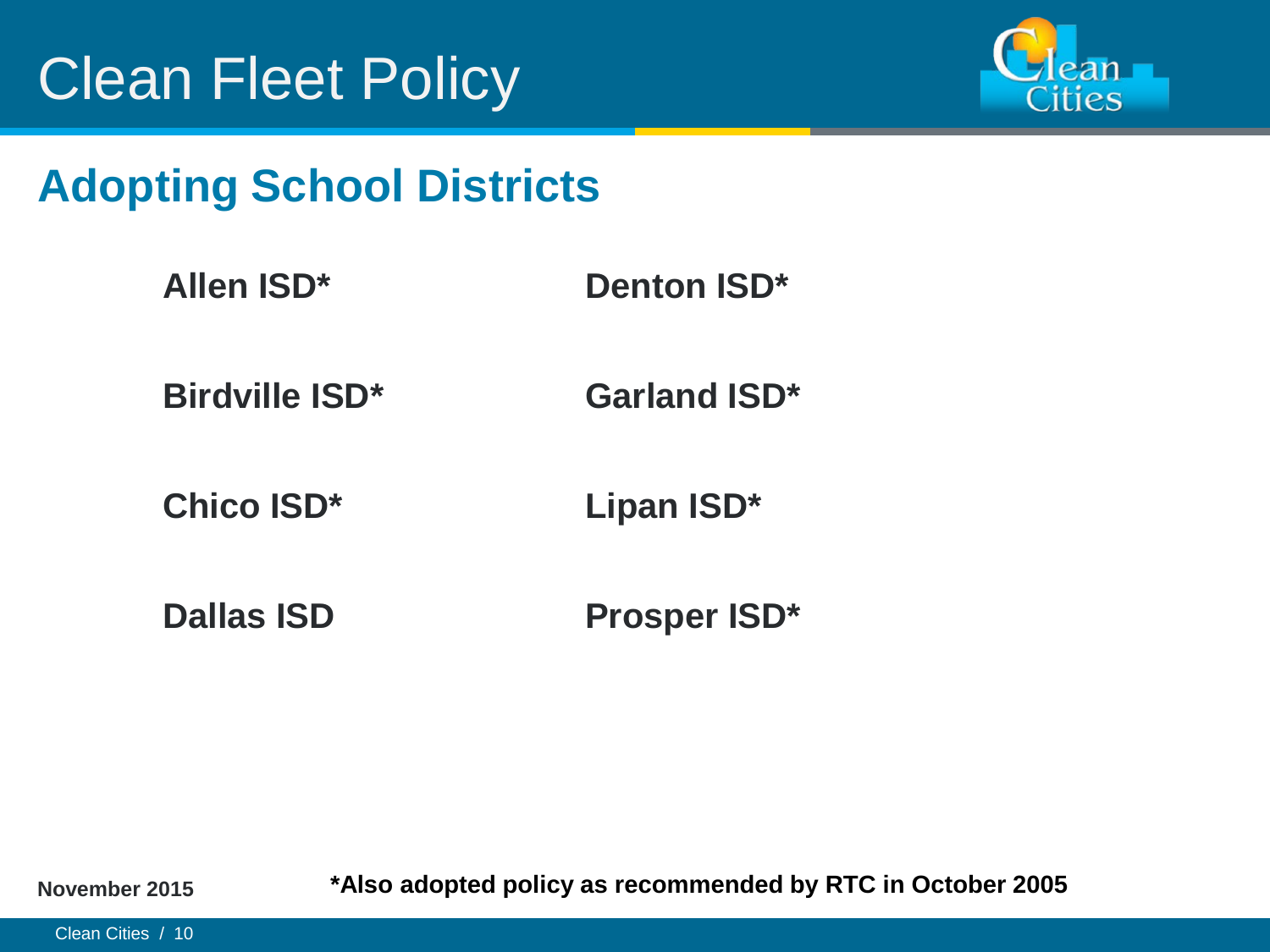

#### **Additional Adopting Entities**

| <b>Campbell Kings</b>            | <b>Eastfield College</b>          |
|----------------------------------|-----------------------------------|
| DART*                            | <b>Fashion Glass &amp; Mirror</b> |
| <b>Dallas County Schools*</b>    | <b>GTS Express</b>                |
| <b>Denton County*</b>            | <b>Kaufman County*</b>            |
| <b>Denton Enterprise Airport</b> | <b>Kyunis Enterprise</b>          |
| <b>Dream Team Deliveries</b>     | <b>Lois West</b>                  |
|                                  |                                   |

**November 2015 \*Also adopted policy as recommended by RTC in October 2005**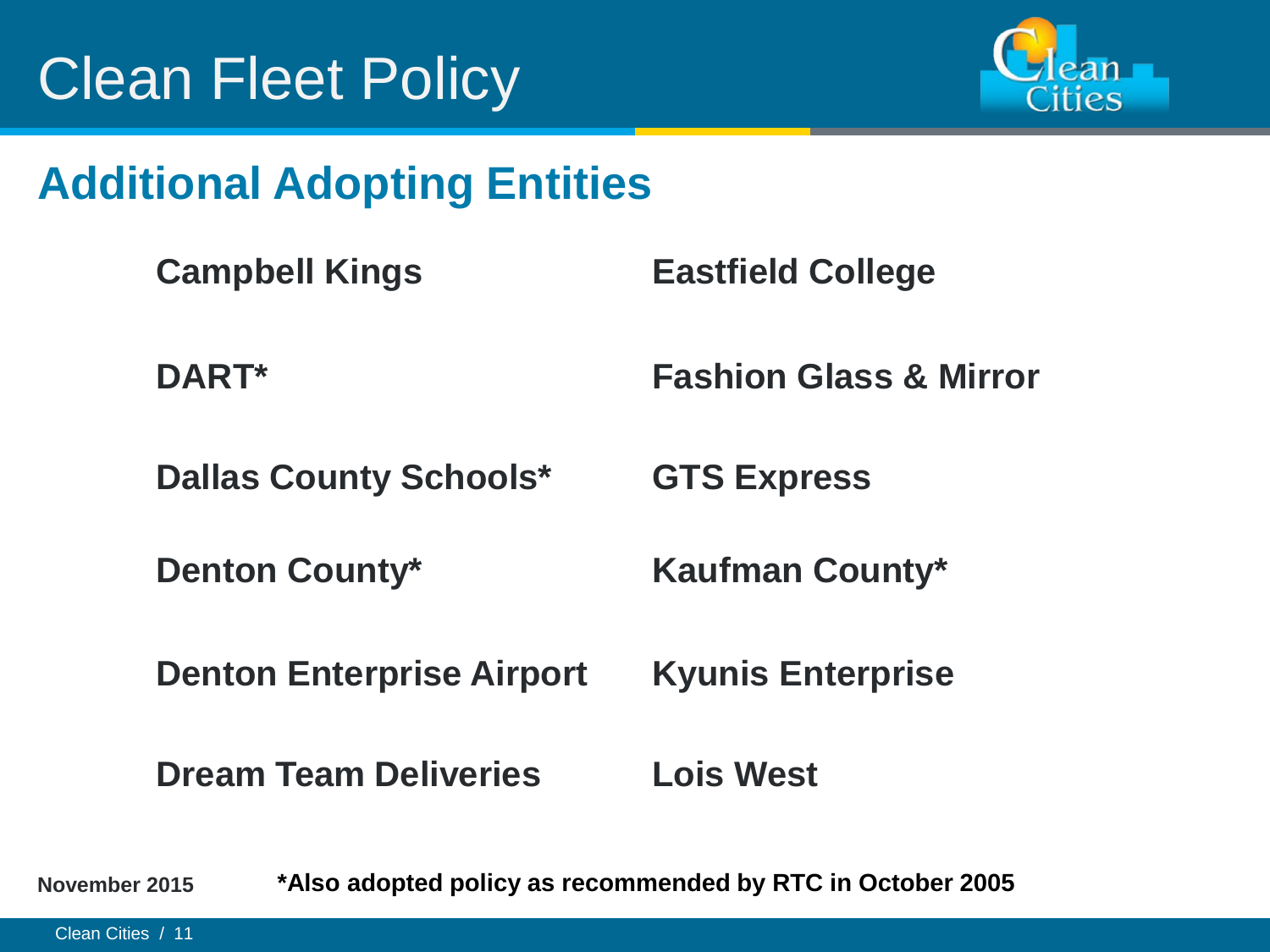

#### **Additional Adopting Entities**

**M&K Express STAR Transit\***

**MJS Holdings T & TR Transport**

**Morgan Express Deliveries Tarrant County\***

**Sestha Package Delivery Tiger Express**

#### **SPAN\***

**November 2015**

**\*Also adopted policy as recommended by RTC in October 2005**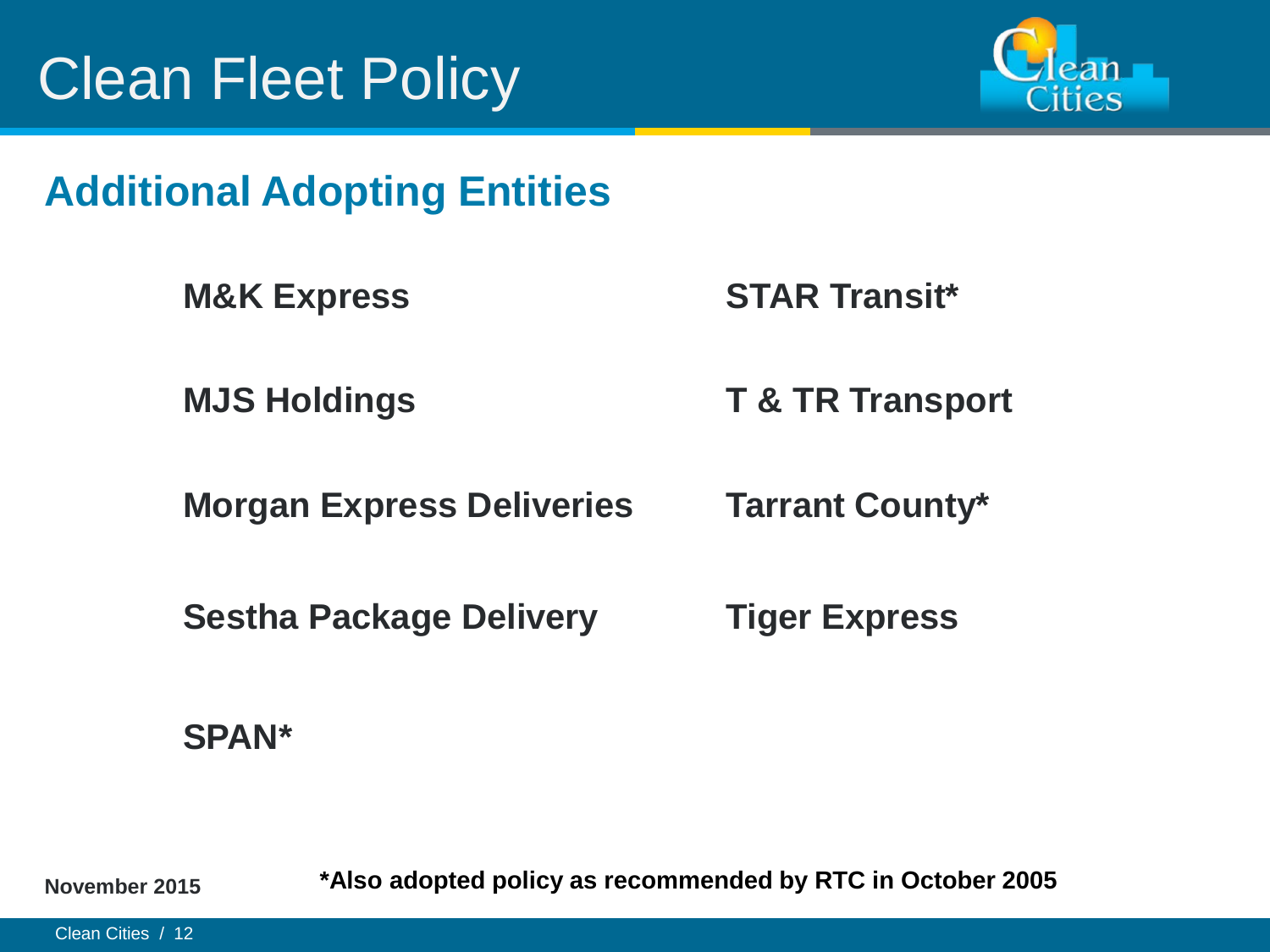# Clean Fleet Policy



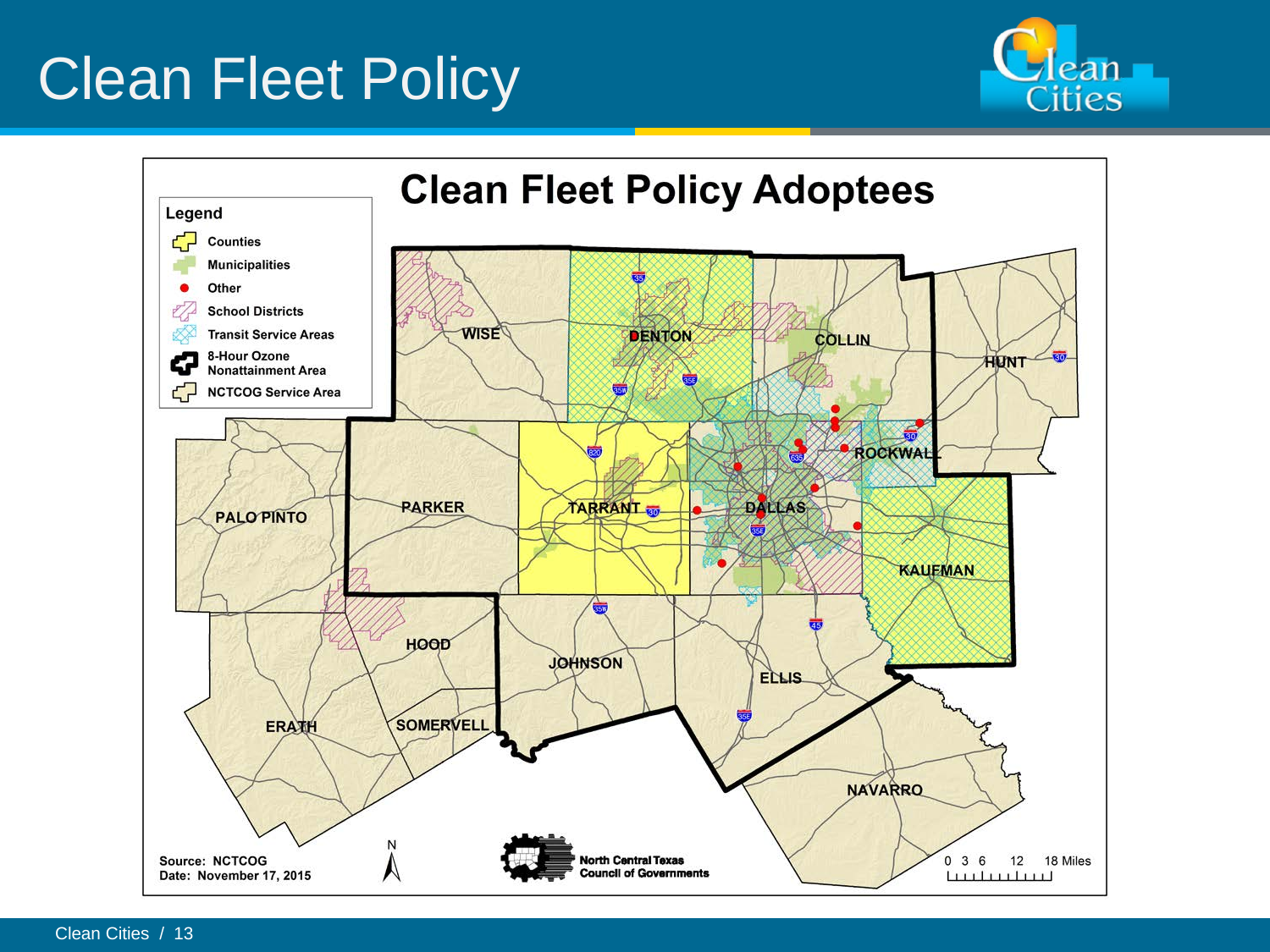# Electric Vehicles North Texas



- **Electric Vehicles North Texas (EVNT) Electric "Fuel" Subcommittee of DFW Clean Cities**
- **Quarterly Stakeholder Meeting: Focus on Fleets** • **Tuesday, February 16th, 10:00-11:30 am** • **616 Six Flags Drive, Centerpoint II, Arlington, TX 76011** • **Transportation Council Room**
- **Presenters:**

**Jed Greenfield, City of Houston – Houston EV FleetShare James Tillman, VisionFleet – "Alternative Deployment Strategies for Alternative Fuel Vehicles"**

- **RSVP Appreciated But Not Required**
- **Contact Rachel Linnewiel ([rlinnewiel@nctcog.org](mailto:rlinnewiel@nctcog.org) │ (817) 608-2329**